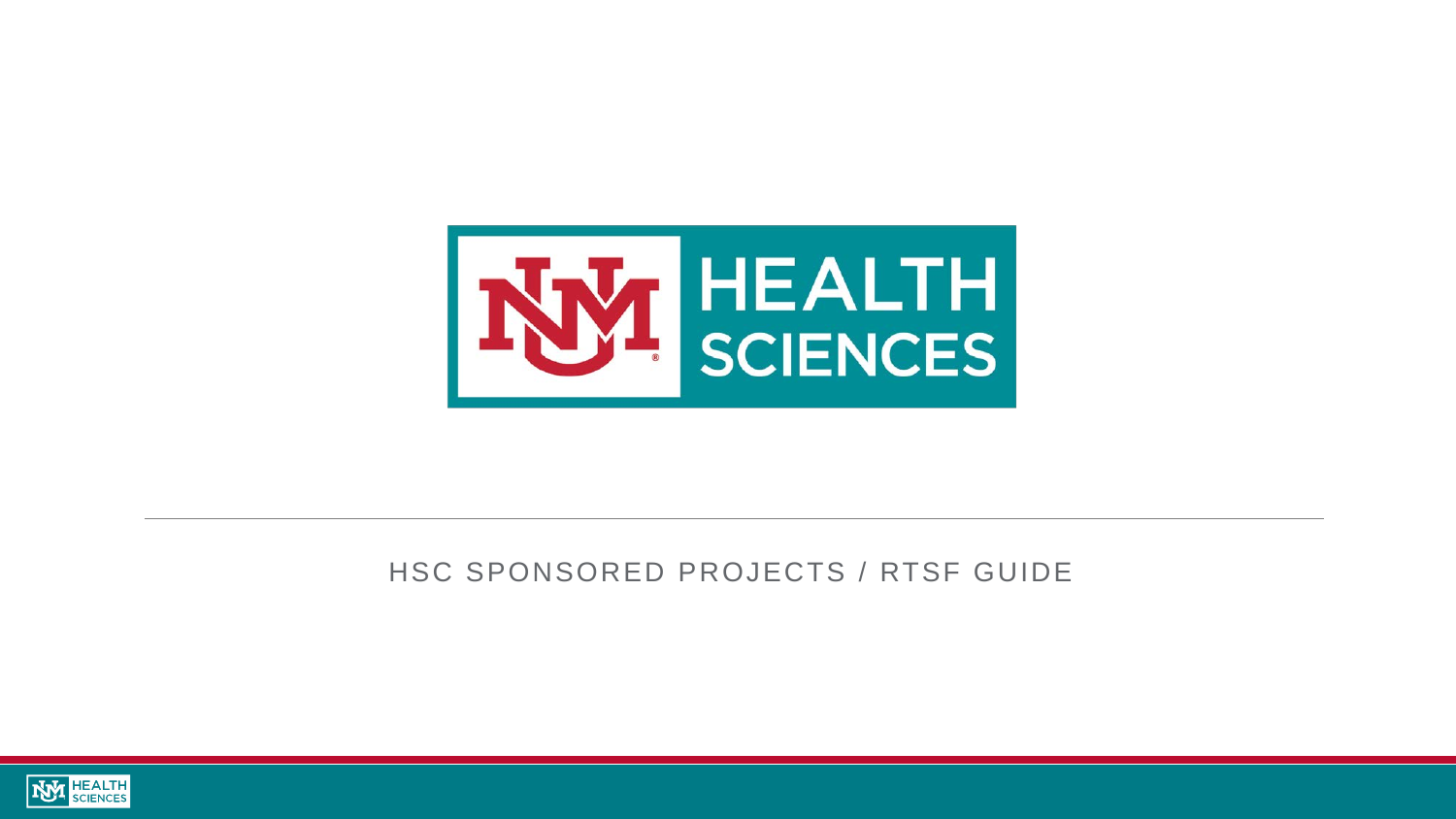# Request to Spend Funds

A CLICK RTSF GUIDE

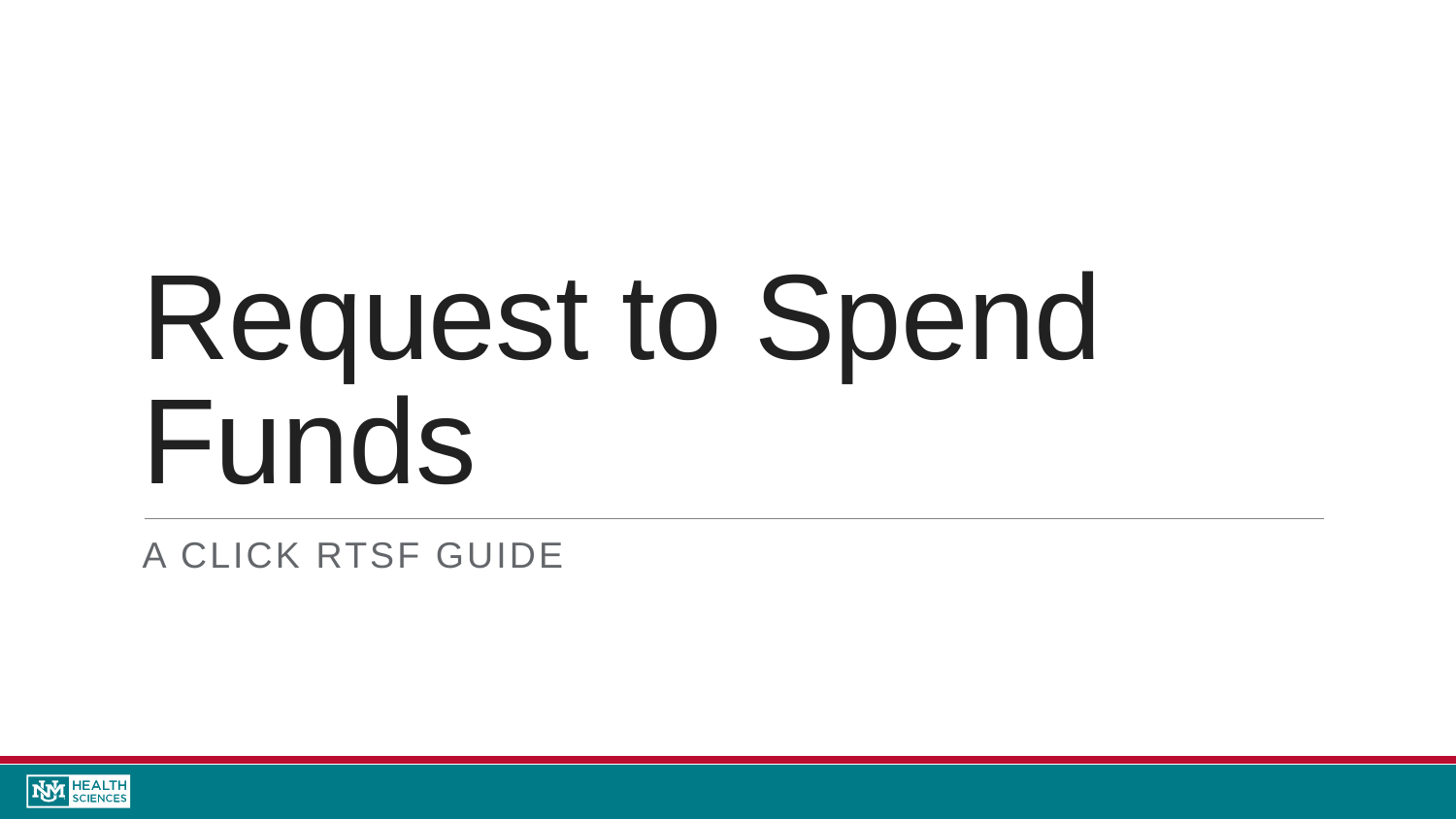# Finding Your Record

- The first step in starting a Request to Spend Funds is to make sure you have an open record in Click. **This record must match the dates that you are requesting to spend funds in**.
- Unless you are processing a No- Cost Extension RTSF, you will need a record in one of the following states:
	- **x** Draft
	- **EX** Department Review
	- **x** SPO Review
	- **K** Final SPO Review
	- **EX** Pending Sponsor Review
	- $\times$  Prepare for Award
	- Award QC
- **If you are processing a No-Cost Extension RTSF, you will need to find your current Awarded record**



**Need help finding the right record? Contact Pre-Award!**

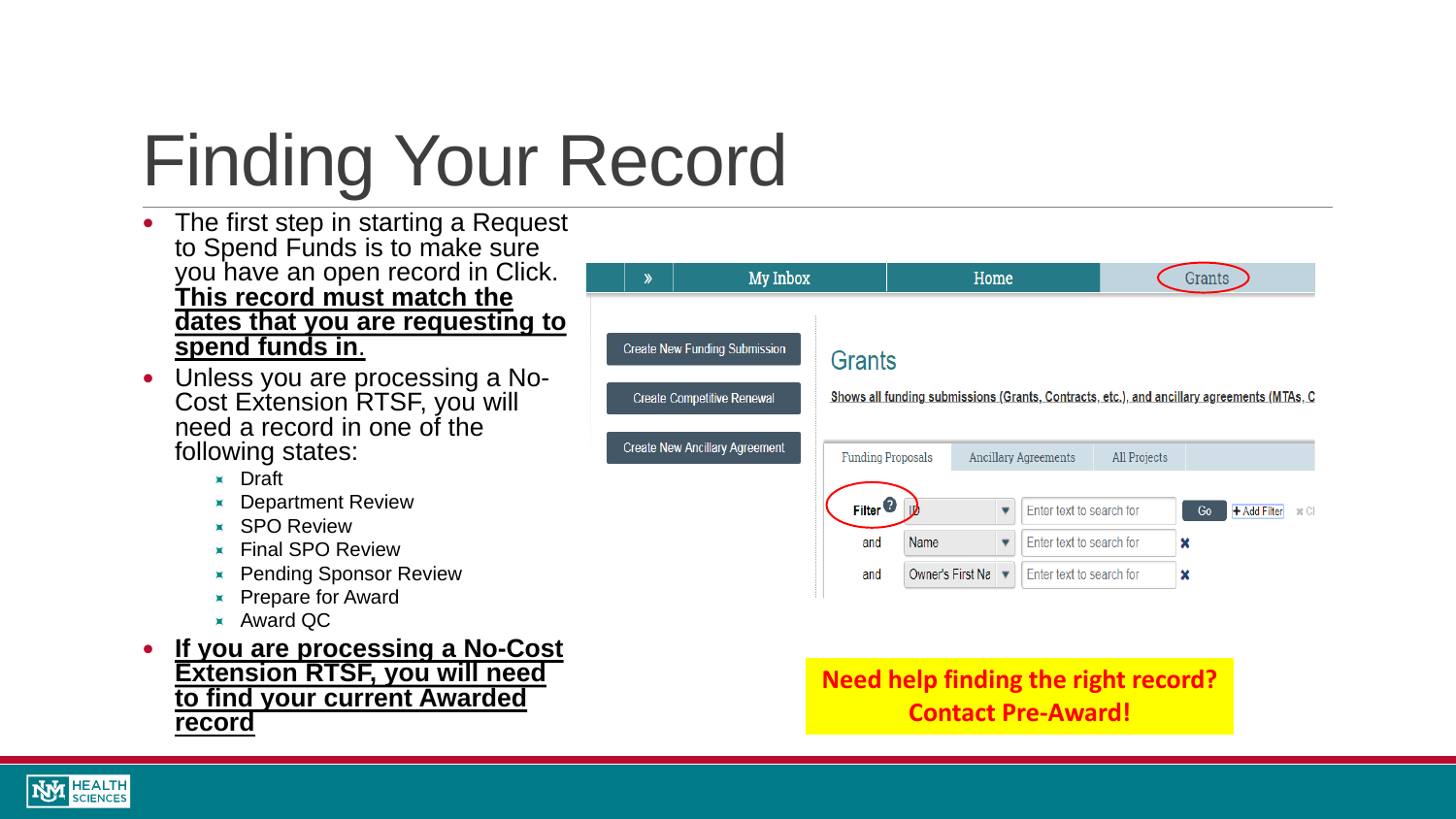# Initiating A RTSF

• After you find your open record (or create a new record!) you will click on the "RTSF" Activity:

| $\gg$                              | My Inbox                        |                                                                                                                           | Home                 |                                                                                                                                                                  | Grants                 |           | COI | <del>∽</del><br><b>Reports</b> |                           |
|------------------------------------|---------------------------------|---------------------------------------------------------------------------------------------------------------------------|----------------------|------------------------------------------------------------------------------------------------------------------------------------------------------------------|------------------------|-----------|-----|--------------------------------|---------------------------|
|                                    |                                 |                                                                                                                           |                      |                                                                                                                                                                  |                        |           |     |                                |                           |
|                                    | <b>Smartforms Revision Test</b> |                                                                                                                           |                      |                                                                                                                                                                  |                        |           |     | FP00004921                     | <b>Funding Submission</b> |
| <b>COI CERTS INCOMPLETE</b>        |                                 |                                                                                                                           |                      |                                                                                                                                                                  |                        |           |     |                                |                           |
|                                    |                                 |                                                                                                                           |                      | There are Conflict of Interest certifications associated with this project that are incomplete. The project cannot be awarded until all COIs have been completed |                        |           |     |                                |                           |
|                                    |                                 | <b>Project Information</b>                                                                                                | <b>Review Status</b> | <b>SPO Additional Documents</b>                                                                                                                                  | <b>COI Status</b>      |           |     |                                |                           |
| <b>Current State</b>               |                                 |                                                                                                                           |                      |                                                                                                                                                                  |                        |           |     |                                |                           |
|                                    | <b>SPO Review</b>               |                                                                                                                           |                      |                                                                                                                                                                  |                        |           |     |                                |                           |
|                                    |                                 | PROPOSAL INFORMATION                                                                                                      |                      |                                                                                                                                                                  | <b>BUDGET TOTALS</b>   |           |     |                                |                           |
|                                    | <b>View Funding Submission</b>  | PD/PI:                                                                                                                    | PI test              |                                                                                                                                                                  | <b>Starting Date:</b>  | 9/1/2018  |     |                                |                           |
|                                    | <b>Printer Version</b>          | Submitting Department/Division: Internal Medicine IM                                                                      |                      |                                                                                                                                                                  | Number of Periods: 07  |           |     |                                |                           |
|                                    |                                 | Specialist:                                                                                                               | Marisa Saperiez      |                                                                                                                                                                  | <b>Current Period:</b> | 1         |     |                                |                           |
|                                    | <b>View Differences</b>         | Sponsors:                                                                                                                 |                      | 17 National Cancer Institute (NCI)                                                                                                                               | <b>Total Direct:</b>   | \$100,000 |     |                                |                           |
|                                    |                                 | <b>SF-424:</b>                                                                                                            |                      |                                                                                                                                                                  | <b>Total Indirect:</b> | \$51,500  |     |                                |                           |
|                                    | <b>View Smartform Progress</b>  | <b>Banner Fund #:</b>                                                                                                     | 12345                |                                                                                                                                                                  | Total:                 | \$151,500 |     |                                |                           |
|                                    |                                 | Sponsor Award #:                                                                                                          | 12345                |                                                                                                                                                                  |                        |           |     |                                |                           |
| My Activities                      |                                 |                                                                                                                           |                      |                                                                                                                                                                  |                        |           |     |                                |                           |
| <b>Add Study Team Members</b><br>4 |                                 | <b>SPO Proposal Comments</b>                                                                                              |                      |                                                                                                                                                                  |                        |           |     |                                |                           |
| Request FA Split                   |                                 |                                                                                                                           |                      |                                                                                                                                                                  |                        |           |     |                                |                           |
| <b>GO</b> RTSF                     |                                 | <b>RTSF Information</b>                                                                                                   |                      |                                                                                                                                                                  |                        |           |     |                                |                           |
| Proposal Comments                  |                                 | <b>Current RTSF</b>                                                                                                       |                      |                                                                                                                                                                  |                        |           |     |                                |                           |
|                                    |                                 | Date Created Submitted Funds Amount Funds Start Date Funds End Date PI Approved Department Chair Will Fund Dean Will Fund |                      |                                                                                                                                                                  |                        |           |     |                                |                           |
| <b>Department Documents</b><br>6.  |                                 | No                                                                                                                        |                      |                                                                                                                                                                  |                        |           |     |                                |                           |

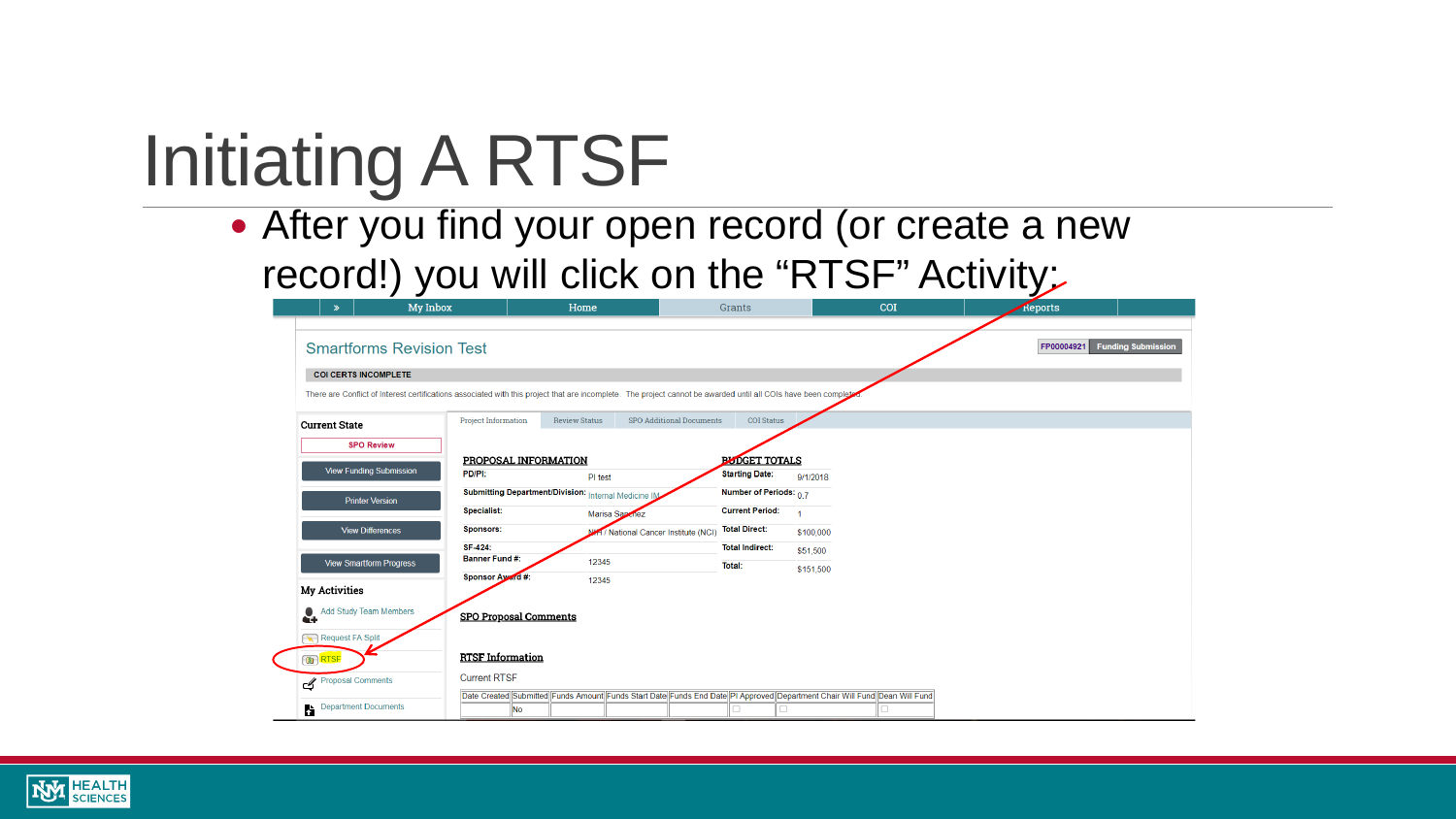### Request To Spend Funds

| A pop-up screen will   |
|------------------------|
| appear where you       |
| will enter the project |

 **Funds Start Date: The anticipated date the funds will start**

**Funds End Date: The anticipated end date that you will require the stated funds**

**Type of Award: Indicates whether the project is a grant or type of contract**

**Amount Requested: The estimated amount you will require during the period stated**

**PI Justification: The reason for the RTSF Request – if a MSU or NCE, will indicate that here**

**Department Chair (or Designated First Level Approver): Enter the first level approver here. Some Departments have delegated the Chair authority to the Department Administrator – this decision will be up to your Chair. Please keep in mind, the person indicated here will need to log in and approve the RTSF after the PI Approves.**

**DEAN (or Designated Second Level Approver): You will enter your Dean in this section. If the Chair Approves but doesn't have the funding, the decision will move to the next level of approval, which is the Dean. In most cases, the approval does not reach this point.**

#### **RTSF**

Please enter all information below in order to begin the RTSF process

**The** 

\* Funds Start Date:  $02/1/2016$ \* Funds End Date: 03/31/2016 \* Type of Award: Grant to UNM  $\checkmark$ \* Amount Requested:

\$60,000

#### \* PI Justification:

MSU - Salary Allocation Purpose

\* <mark>Department Chair</mark> (Or Designated First-Level Approver): King Arthur Select... Clear

\* Dean (Or Designated Second-Level Approver): Queen Elizabeth Select... Clear

> **In rare cases, your Chair & Dean may be the same person.**

Note: Chair or Dean can delegate someone else to be listed for approvers BUT those approvers need to be given special roles by SPO so that they show up in the list. Please have your Chair or Dean request this proxy to HSC-Preaward@salud.unm.edu

 $OK$ 

Cancel

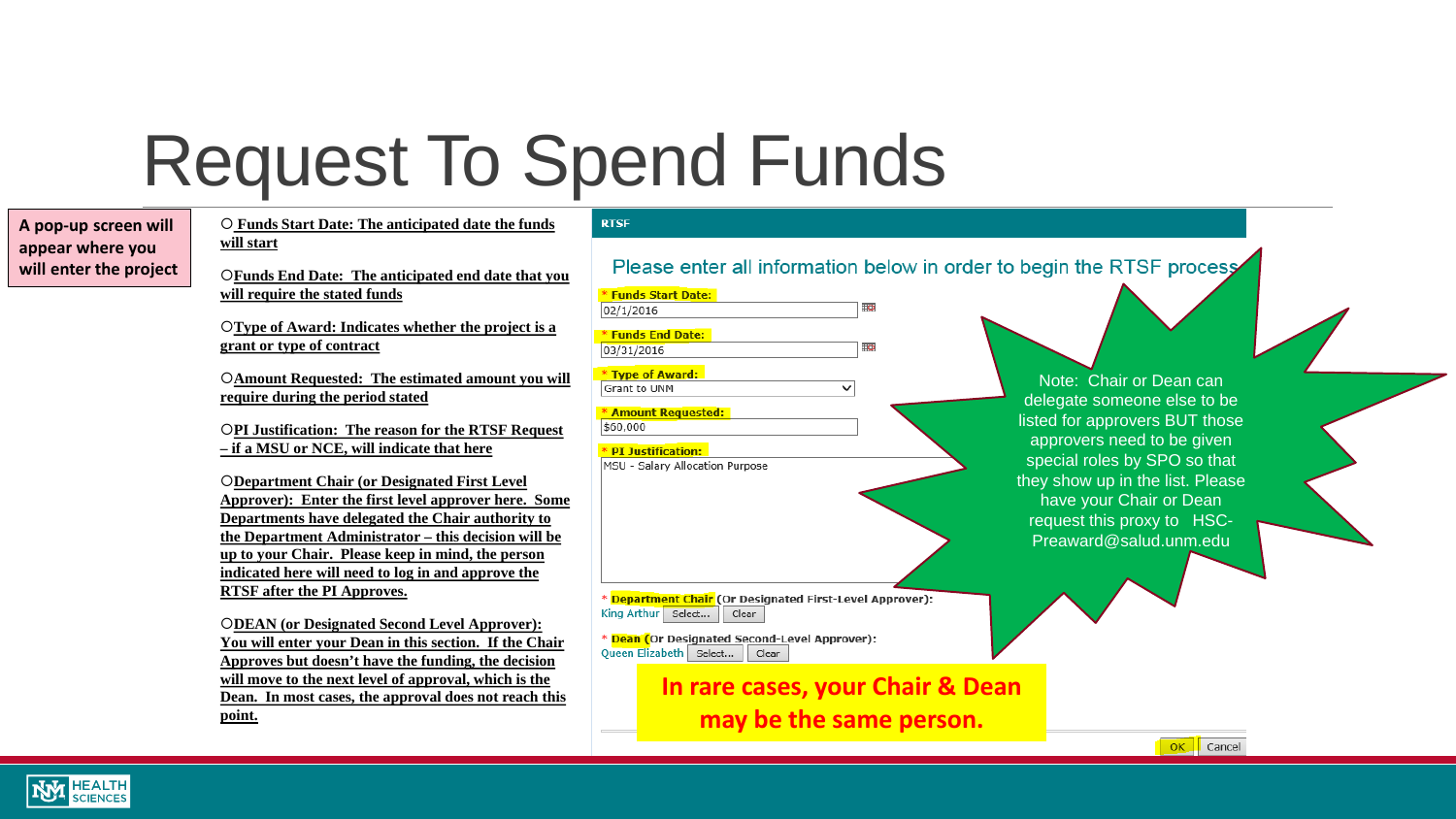### Request To PI

- Once you have completed the information, click "Ok"
- The PI will receive this notification to log in and approve the request

#### Dear Dr. Bradfute.

Marisa Sanchez has initiated a Request to Spend Funds on your behalf. Please log in to here (Danielle Test Avocado) here view the Request to Spend Funds information

- 1. Select the RTSF PI Approval Activity on the left hand menu.
- 2. Review the information carefully. If you approve, select "Yes" and click "OK" If you do not agree with the information provided, please select "No" to the certification question and the Request to Spend Funds request will return to the person who initiated it for changes.
- 3. After you certify the RTSF information is accurate, your Department Chair/Center Director will receive a notification to review/approve your request.
- 4. Once all approvals have been obtained, your Contract & Grant Accounting Fiscal Monitor will set-up your account in Banner and email your Index.

If you have any questions regarding the RTSF information, please contact your Department Assistant.

If you have any questions regarding the RTSF Electronic Process, please contact your assigned Sponsored Projects Officer (Kayla Hammond)

Thank you

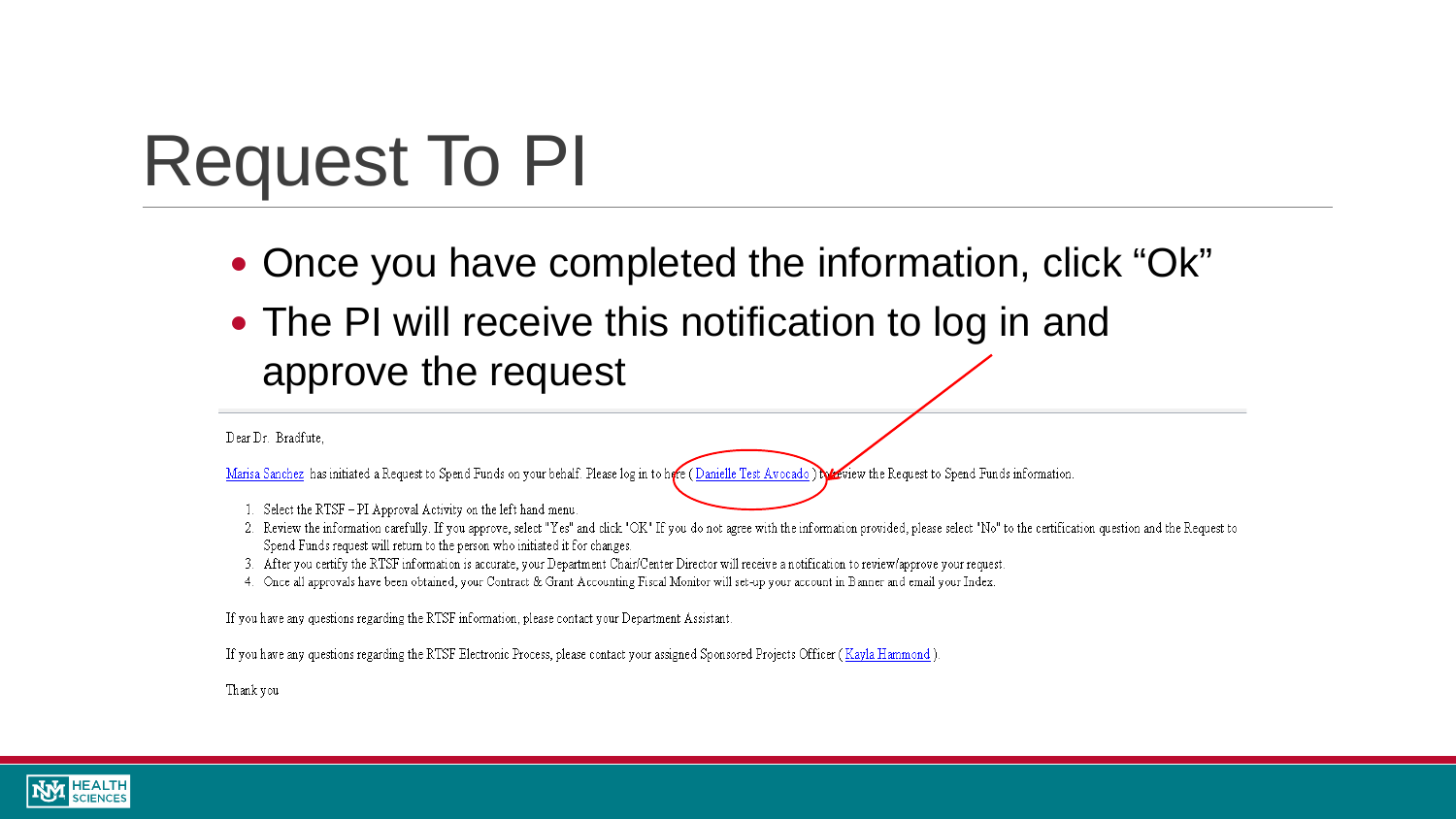## PI Approval

### After logging in, the PI will click on the "RTSF – PI Approval" Activity

|                                           | My Inbox                                                                        |                              | Horze                                 | <b>Grants</b>                                                                                                                                                    | COI                                                                                                                       | <b>Reports</b>                                                  |                                                              |  |  |
|-------------------------------------------|---------------------------------------------------------------------------------|------------------------------|---------------------------------------|------------------------------------------------------------------------------------------------------------------------------------------------------------------|---------------------------------------------------------------------------------------------------------------------------|-----------------------------------------------------------------|--------------------------------------------------------------|--|--|
|                                           | <b>Smartforms Revision Test</b>                                                 |                              |                                       |                                                                                                                                                                  |                                                                                                                           | FP00004921 Funding Submission                                   |                                                              |  |  |
|                                           | <b>COI CERTS INCOMPLETE</b>                                                     |                              |                                       |                                                                                                                                                                  |                                                                                                                           |                                                                 |                                                              |  |  |
|                                           |                                                                                 |                              |                                       | There are Conflict of Interest certifications associated with this project that are incomplete. The project cannot be awarded until all COIs have been completed |                                                                                                                           |                                                                 |                                                              |  |  |
| <b>Current State</b>                      |                                                                                 | Project Information          | <b>Review Status</b>                  | SPO Additional Documents<br><b>COI Status</b>                                                                                                                    |                                                                                                                           |                                                                 |                                                              |  |  |
| <b>SPO Review</b><br>PROPOSAL INFORMATION |                                                                                 |                              |                                       |                                                                                                                                                                  | <b>BUDGET TOTALS</b>                                                                                                      | Note: If the PI has not logged                                  |                                                              |  |  |
|                                           | <b>View Funding Submission</b>                                                  | PD/PI:                       | PI test                               | <b>Starting Date:</b>                                                                                                                                            | 9/1/2018                                                                                                                  |                                                                 |                                                              |  |  |
|                                           | Subryitting Department/Division: Internal Medicine IM<br><b>Printer Version</b> |                              |                                       | Number of Periods: $0.7$                                                                                                                                         |                                                                                                                           | into Click to approve the RTSF,<br>but has given you documented |                                                              |  |  |
|                                           |                                                                                 | Specialist:                  | <b>Marisa Sanchez</b>                 | <b>Current Period:</b>                                                                                                                                           |                                                                                                                           |                                                                 | approval, then send the                                      |  |  |
|                                           | <b>View Differences</b>                                                         | Sponsors:                    | NIH / National Cancer Institute (NCI) | <b>Total Direct:</b>                                                                                                                                             | \$100,000                                                                                                                 |                                                                 |                                                              |  |  |
|                                           | <b>View Smartform Progress</b>                                                  | SF-424:<br>Banner Fund #:    | 12345                                 | <b>Total Indirect:</b><br>Total:                                                                                                                                 | \$51,500                                                                                                                  |                                                                 | documentation to your SPO<br>Specialist. Your SPO Specialist |  |  |
| <b>My Activities</b>                      |                                                                                 | <b>Sponsor Award #:</b>      | 12345                                 |                                                                                                                                                                  | \$151,500                                                                                                                 |                                                                 | can then approve on behalf of<br>your PI.                    |  |  |
|                                           | Add Study Team Members                                                          | <b>SPO Proposal Comments</b> |                                       |                                                                                                                                                                  |                                                                                                                           |                                                                 |                                                              |  |  |
| Request FA Split                          |                                                                                 |                              |                                       |                                                                                                                                                                  |                                                                                                                           |                                                                 |                                                              |  |  |
| <b>RTSF</b> - PI Approval                 |                                                                                 | <b>RTSF Information</b>      |                                       |                                                                                                                                                                  |                                                                                                                           |                                                                 |                                                              |  |  |
| Proposal Comments                         |                                                                                 | <b>Current RTSF</b>          |                                       |                                                                                                                                                                  |                                                                                                                           |                                                                 |                                                              |  |  |
| A.                                        | <b>Department Documents</b>                                                     | 5/22/2018<br>Yes             | \$100,000.00 9/1/2018                 | 11/30/2018<br>0                                                                                                                                                  | Date Created Submitted Funds Amount Funds Start Date Funds End Date PI Approved Department Chair Will Fund Dean Will Fund |                                                                 |                                                              |  |  |

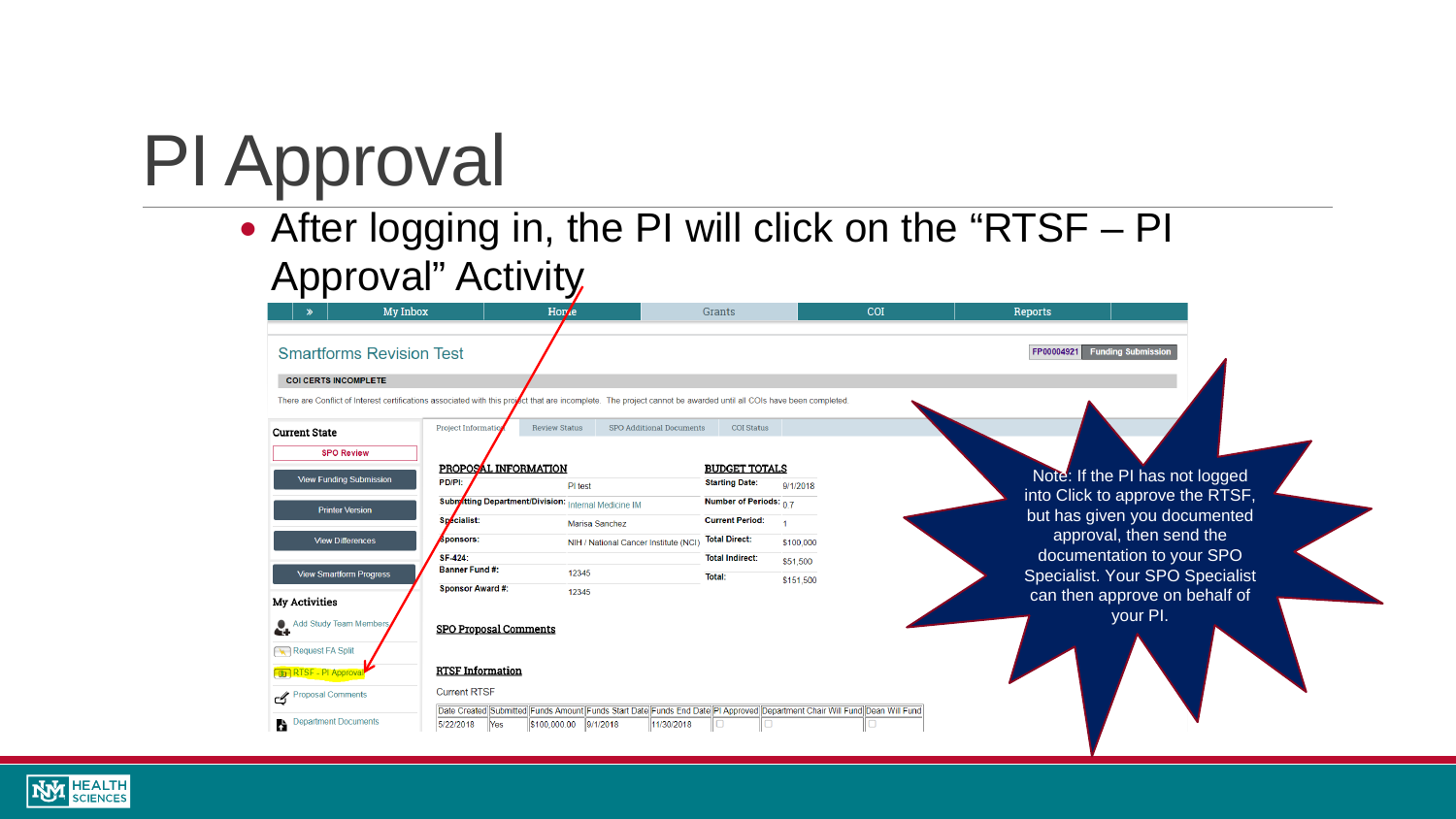## PI Approval

- A pop-up screen will appear for reviewing the project information.
- If all the information looks accurate, select "Yes" and "Ok" to Approve. Once you select OK, a notification will be sent to the Department Chair/Delegated Approver to log in and review/approve the project.
- If any information looks inaccurate, select "No" and "Ok" and the request will be routed back to the study staff for re -work

#### **RTSF - PI Approval**

Please Verify That All of the Information Below is Correct, and Check the Appropriate Radio Button to Indicate Approval

#### Proposal Information

PI Name:Sean Gonzales

Proposal Number:FP00002607 Department: University of New Mexico Health Sciences Center PI's Org Code:851x Funding Agency: NIH / National Eye Institute (NEI) **Project Title:iii Current Banner Fund Number (If Applicable):** Anticipated Award Information Anticipated Project Start Date:4/21/2017 **Anticipated Project End Date:4/20/2018 RTSF Information** Funds Start Date: 4/28/2017 **Funds End Date: 5/27/2018** Funds Amount:\$1,000,000.00 **PI Justification:**  $I$  like  $$$ \$\$

If I Am NOT The PI Listed Above, I Certify That I Have The PI's Authorization To Approve This RTSF: \* I Certify That All Information Contained Above is True and Correct:

Cancel This RTSF (For Erroneously Entered Requests):

Note: The History will show that there was PI approval whether or not the PI Approved. If the PI does not click yes here, then the RTSF WILL NOT move forward. Be sure to click "yes" if you want your RTSF approved. To see if the PI did or did not approve click on the PI Approval in the History it will show details.

OK Cancel

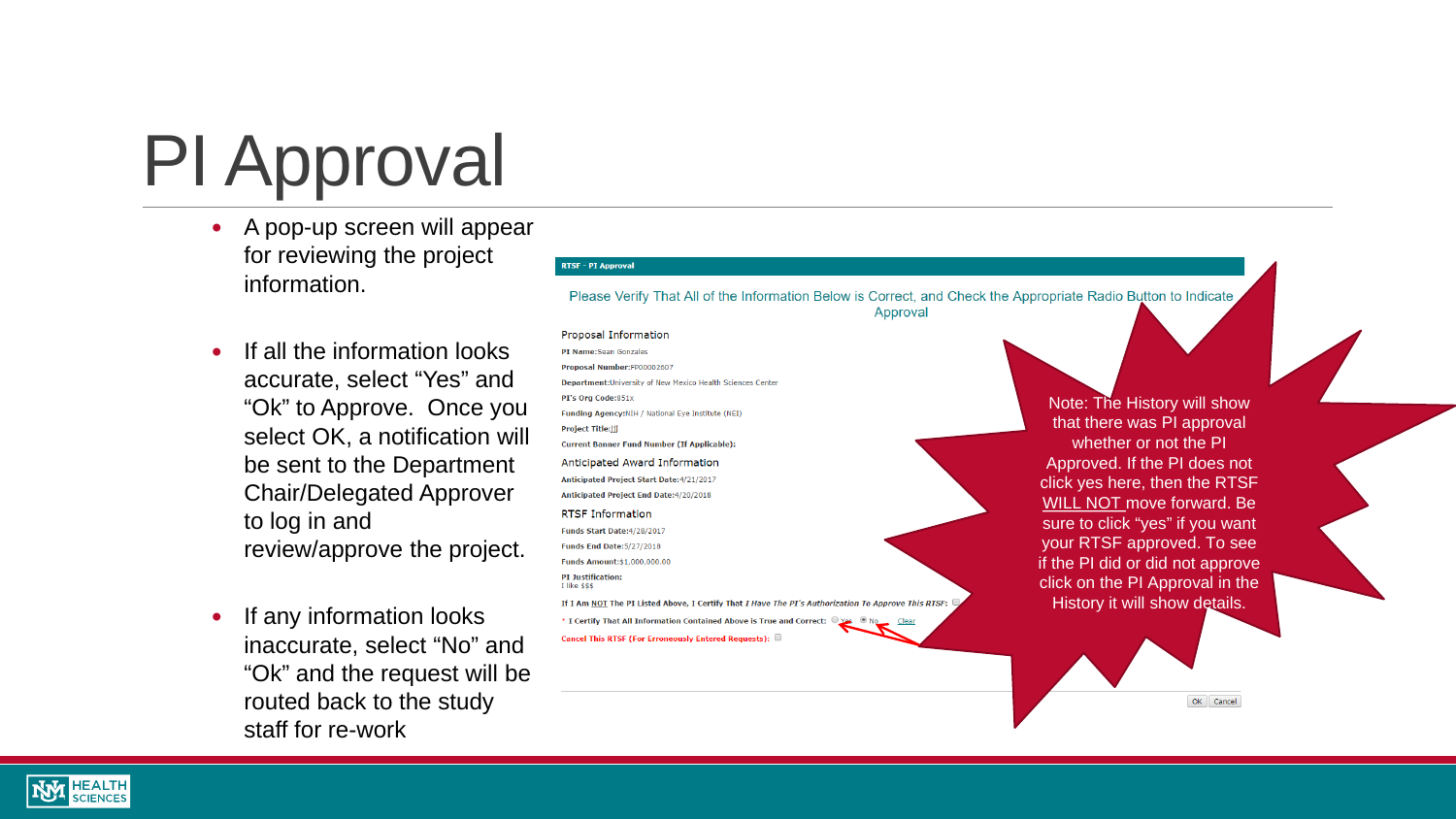### **Request to the Chair**

• After you click "OK" the following notification will be sent to the Department Chair/Delegated Approver:

#### Dear Department Chair,

Steven Bradfute has approved a Request to Spend Funds. Please log in to here (Danielle Test Avocado) to review/approve the Request to Spend Funds.

- 1. Select the RTSF Department Chair Review Activity on the left hand menu.
- 2. Review the information carefully. You will have three options to choose from:
	- 1. In the event that the award above is not received, or does not coincide with the period of performance identified above, I will provide funding for any losses incurred as a consequence of the approval of this request. ( send the request to the HSC Sponsored Projects / PreAward Office)
	- 2. I am unable to provide funding for losses incurred as a consequence of the approval of this request. However, I endorse the request and recommend its approval by the Dean. (this selection will send the request to the De approval)
	- 3. Request to Spend Funds is Disapproved. (This request will withdraw the RTSF)
- 3. After making your selection, the RTSF will be routed accordingly.

If you have any questions regarding the RTSF information, please contact the Principal Investigator (Steven Bradfute)

If you have any questions regarding the RTSF Electronic Process, please contact your assigned Sponsored Projects Officer (Kayla Hammond)

Thank you

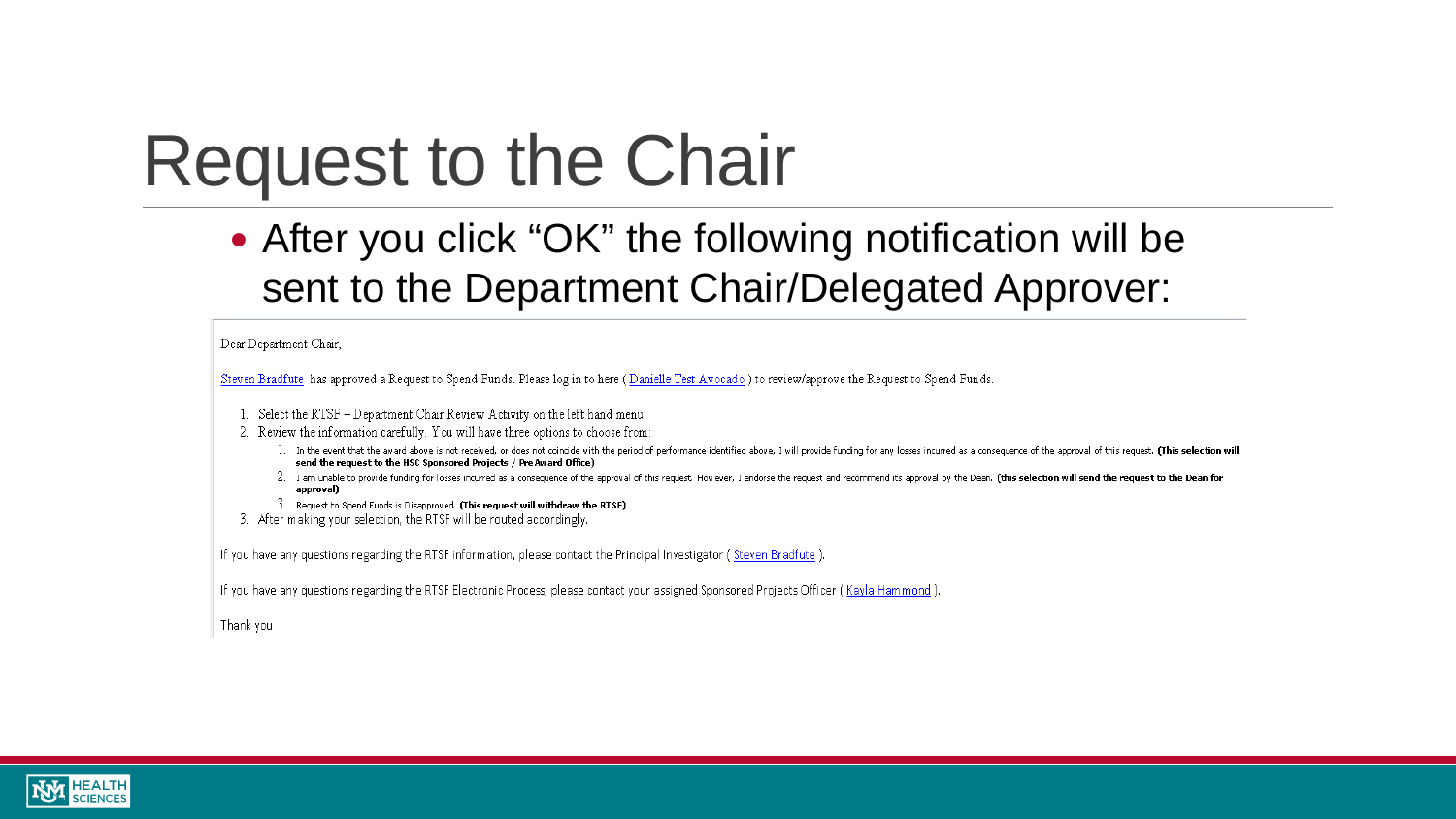## Chair Approval

- **The Department Chair/Delegated Approver has 3 options:**
	- **To guarantee expenditure funding if the project is not received (the RTSF will be routed to Pre-Award for approval)**
	- **Approve the request, but ask the Dean to fund expenditures if project funding is not received (the RTSF will be routed for Dean approval)**
	- **Disapprove the request (the project will be withdrawn from the system and the RTSF will have to be re-initiated)**

#### **RTSF - Department Chair Review**

#### Please Review Request to Spend Funds Below and Indicate Your Decision

|                     | Principal Investigator                |                           | <b>Steven Bradfute</b>                |                                                                                                                        |  |  |  |  |
|---------------------|---------------------------------------|---------------------------|---------------------------------------|------------------------------------------------------------------------------------------------------------------------|--|--|--|--|
|                     | Proposal Number                       | FP00000014                |                                       |                                                                                                                        |  |  |  |  |
|                     | Department                            |                           | <b>Internal Medicine IM</b>           |                                                                                                                        |  |  |  |  |
|                     | PI's Org Code                         | 851H                      |                                       |                                                                                                                        |  |  |  |  |
|                     | <b>Funding Agency</b>                 |                           | NIH / National Cancer Institute (NCI) |                                                                                                                        |  |  |  |  |
|                     | Project Title                         |                           | Danielle Test Avocado                 |                                                                                                                        |  |  |  |  |
|                     | Type of Award                         | <b>Grant to UNM</b>       |                                       |                                                                                                                        |  |  |  |  |
|                     | Award Cycle                           | <b>Funding Submission</b> |                                       |                                                                                                                        |  |  |  |  |
|                     | Fund/Index Number                     | 36521                     |                                       |                                                                                                                        |  |  |  |  |
|                     | Anticipated Award Start Date 7/1/2015 |                           |                                       |                                                                                                                        |  |  |  |  |
|                     | Anticipated Award End Date 6/30/2017  |                           |                                       |                                                                                                                        |  |  |  |  |
|                     | Anticipated Funds:                    |                           |                                       |                                                                                                                        |  |  |  |  |
|                     | Period Number                         | <b>Start Date</b>         | <b>Requested Amount</b>               |                                                                                                                        |  |  |  |  |
|                     | View 2                                | 7/1/2016                  | \$150,000.00                          |                                                                                                                        |  |  |  |  |
|                     | View 1                                | 7/1/2015                  | \$75,000.00                           |                                                                                                                        |  |  |  |  |
|                     | Requested Funds Start Date 2/1/2016   |                           |                                       |                                                                                                                        |  |  |  |  |
|                     | Requested Funds End Date              | 3/31/2016                 |                                       |                                                                                                                        |  |  |  |  |
|                     | <b>Requested Funds Amount</b>         | \$60,000.00               |                                       |                                                                                                                        |  |  |  |  |
| Admin Contact Name  |                                       | Marisa Sanchez            |                                       |                                                                                                                        |  |  |  |  |
| Admin Contact Email |                                       |                           | marsanchez@salud.unm.edu              |                                                                                                                        |  |  |  |  |
|                     | PI Justification                      |                           | MSU - Salary Allocation Purpose       |                                                                                                                        |  |  |  |  |
|                     | Department Chair Decision:            |                           |                                       |                                                                                                                        |  |  |  |  |
|                     |                                       |                           |                                       |                                                                                                                        |  |  |  |  |
|                     |                                       |                           |                                       | View In the event that the award above is not received, or does not coincide with the period of performance identified |  |  |  |  |
|                     |                                       |                           |                                       | above, I will provide funding for any losses incurred as a consequence of the approval of this reguest                 |  |  |  |  |

 $\bigcirc$  View I am unable to provide funding for losses incurred as a consequence of the approval of this request. However, I endorse the request and recommend its approval by the Dean.

 $\bigcirc$  View Request to Spend Funds is Disapproved

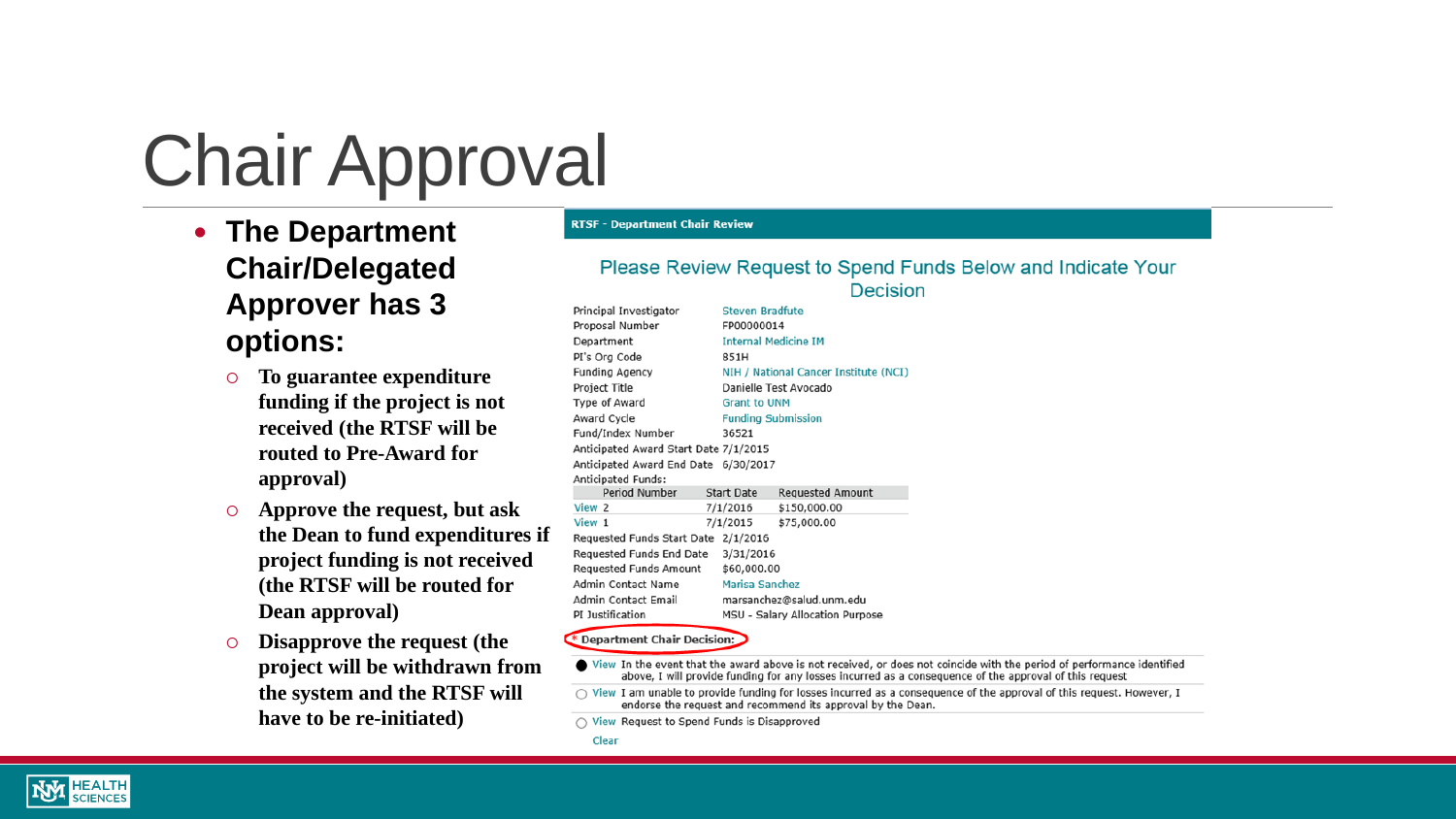### **Request to the Dean**

• If the Department Chair/Delegated Approved chooses to route<br>for Dean approval, the Dean will receive the following notification:

Dear Dean.

Department Chair has sent a Request to Spend Funds for your review/approval. Please log in to here (link to proposal) to view the Request to Spend Funds.

- 1. Select the RTSF Dean Review Activity on the left hand menu.
- 2. Review the information carefully. You will have two options to choose from:

**Option 1:** The Department Chair has endorsed this request but is unable to provide funding for losses incurred as a consequence of the approval of this request. I concur with the Department Chair's recommendation and will provide such funding if required. (This selection will send the request to the HSC Sponsored Projects / PreAward Office for approval)

**Option 2:** The Dean's Office does not have available funds to cover. The request is denied. (This selection will withdraw the RTSF)

3. After making your selection, the RTSF will be routed accordingly.

If you have any questions regarding the RTSF information, please contact the Principal Investigator (name here) and/or Department Chair (name here).

If you have any questions regarding the RTSF Electronic Process, please contact your assigned Sponsored Projects Officer (name here).

Thank you

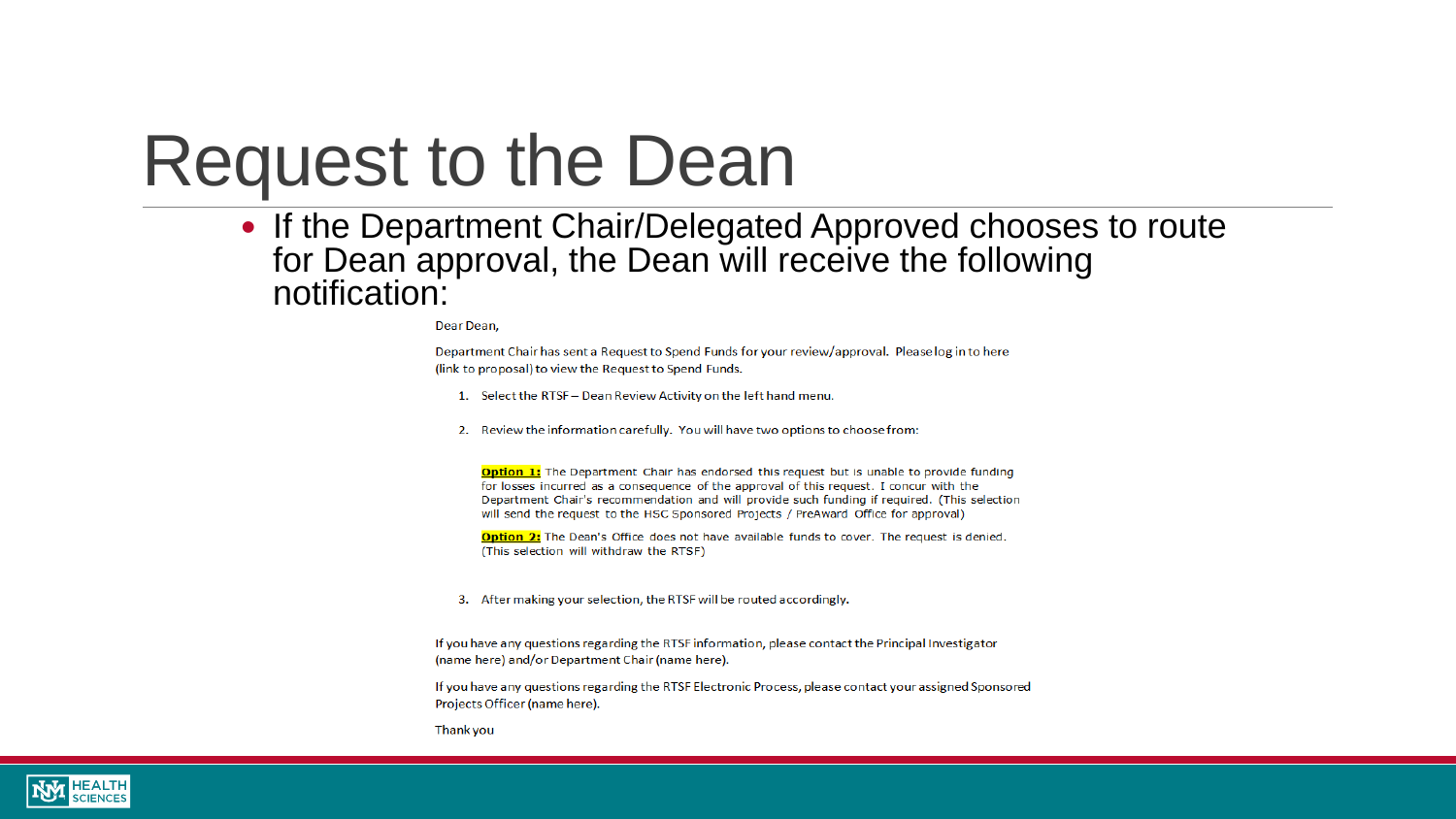### Dean Approval

**RTSF - Dean Review** 

- **The Dean has 2 options:**
	- **To guarantee expenditure funding if the project is not received (the RTSF will be routed to Pre-Award for approval)**
	- **Disapprove the request (the project will be withdrawn from the system and the RTSF will have to be re-initiated)**

|                           |                                           | Please Review Request to Spend Funds Below and Indicate Your<br>Decision                                                                                                                                                           |  |  |  |  |  |
|---------------------------|-------------------------------------------|------------------------------------------------------------------------------------------------------------------------------------------------------------------------------------------------------------------------------------|--|--|--|--|--|
|                           |                                           |                                                                                                                                                                                                                                    |  |  |  |  |  |
|                           | Principal Investigator<br>Proposal Number | Steven Bradfute                                                                                                                                                                                                                    |  |  |  |  |  |
|                           |                                           | FP00000014                                                                                                                                                                                                                         |  |  |  |  |  |
|                           | Department                                | <b>Internal Medicine IM</b>                                                                                                                                                                                                        |  |  |  |  |  |
|                           | PI's Ora Code                             | 851H                                                                                                                                                                                                                               |  |  |  |  |  |
|                           | Funding Agency                            | NIH / National Cancer Institute (NCI)                                                                                                                                                                                              |  |  |  |  |  |
|                           | Project Title                             | Danielle Test Avocado                                                                                                                                                                                                              |  |  |  |  |  |
|                           | Type of Award                             | <b>Grant to UNM</b>                                                                                                                                                                                                                |  |  |  |  |  |
|                           | Award Cycle                               | <b>Funding Submission</b>                                                                                                                                                                                                          |  |  |  |  |  |
|                           | Fund/Index Number                         | 36521                                                                                                                                                                                                                              |  |  |  |  |  |
|                           | Anticipated Award Start Date 7/1/2015     |                                                                                                                                                                                                                                    |  |  |  |  |  |
|                           | Anticipated Award End Date 6/30/2017      |                                                                                                                                                                                                                                    |  |  |  |  |  |
|                           | Anticipated Funds:                        |                                                                                                                                                                                                                                    |  |  |  |  |  |
|                           | Period Number                             | <b>Start Date</b><br>Requested Amount                                                                                                                                                                                              |  |  |  |  |  |
|                           | /iew 2                                    | 7/1/2016<br>\$150,000.00                                                                                                                                                                                                           |  |  |  |  |  |
|                           | Wew 1                                     | 7/1/2015<br>\$75,000.00                                                                                                                                                                                                            |  |  |  |  |  |
|                           | Requested Funds Start Date 2/1/2016       |                                                                                                                                                                                                                                    |  |  |  |  |  |
|                           | Requested Funds End Date                  | 3/31/2016                                                                                                                                                                                                                          |  |  |  |  |  |
|                           | Reguested Funds Amount                    | \$60,000,00                                                                                                                                                                                                                        |  |  |  |  |  |
|                           | AdminContact Name                         | Marisa Sanchez                                                                                                                                                                                                                     |  |  |  |  |  |
| Admin Contact Email       |                                           | marsanchez@salud.unm.edu                                                                                                                                                                                                           |  |  |  |  |  |
|                           | PI Justification                          | MSU - Salary Allocation Purpose                                                                                                                                                                                                    |  |  |  |  |  |
| Department Chair Decision |                                           | <b>ID00000002</b>                                                                                                                                                                                                                  |  |  |  |  |  |
|                           | Dean's Decision:                          |                                                                                                                                                                                                                                    |  |  |  |  |  |
|                           | such funding if required.                 | View The Department Chair has endorsed this request but is unable to provide funding for losses incurred as a<br>consequence of the approval of this request. I concur with the Department Chair's recommendation and will provide |  |  |  |  |  |
|                           |                                           | .                                                                                                                                                                                                                                  |  |  |  |  |  |